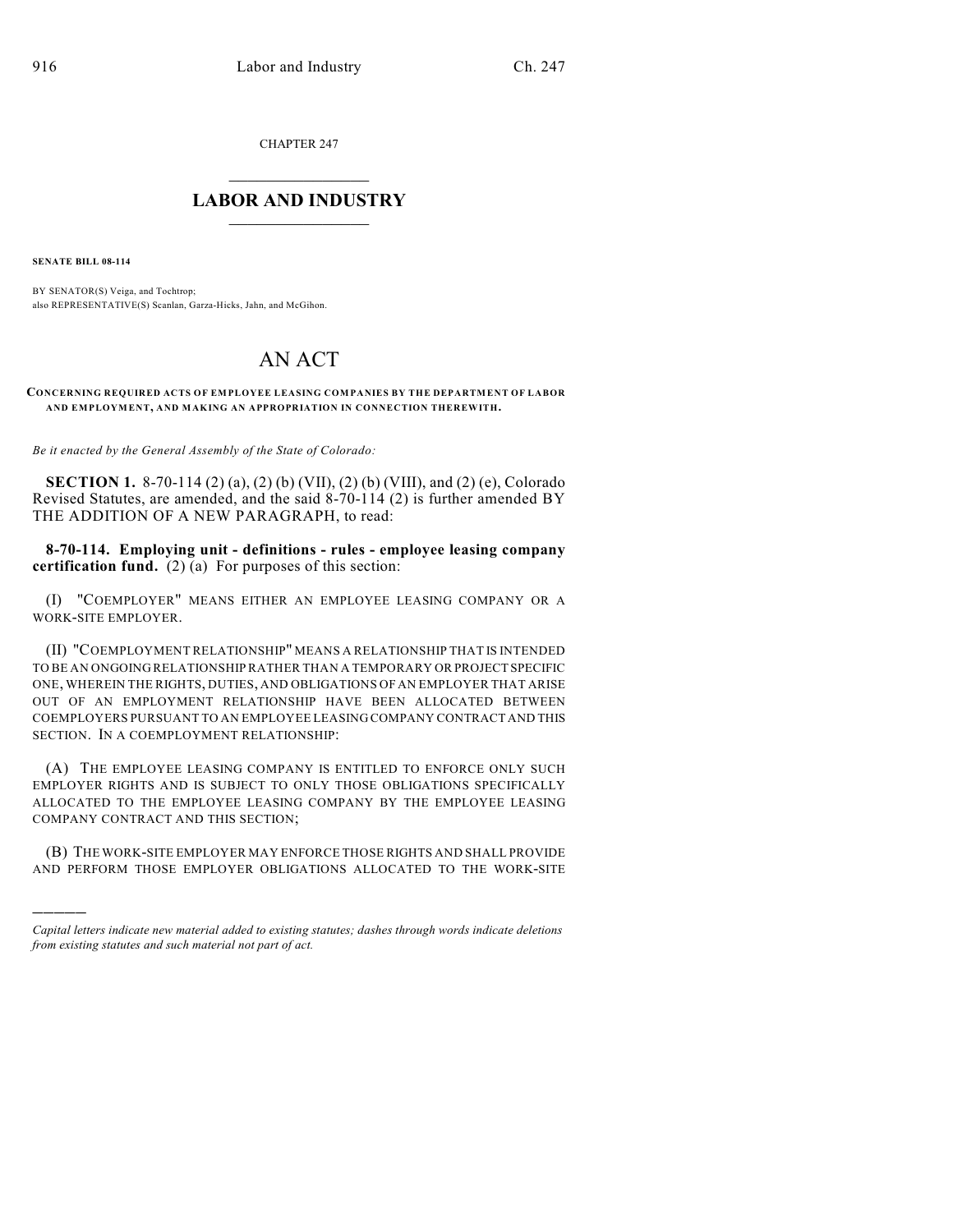## Ch. 247 Labor and Industry 917

EMPLOYER BY THE EMPLOYEE LEASING COMPANY CONTRACT AND THIS SECTION; AND

(C) THE WORK-SITE EMPLOYER MAY ENFORCE ANY RIGHT AND SHALL PERFORM ANY OBLIGATION OF AN EMPLOYER NOT SPECIFICALLY ALLOCATED TO THE EMPLOYEE LEASING COMPANY BY THE EMPLOYEE LEASING COMPANY CONTRACT OR THIS SECTION.

(III) (A) "COVERED EMPLOYEE" OR "WORK-SITE EMPLOYEE" MEANS AN INDIVIDUAL WHO IS IN AN EMPLOYMENT RELATIONSHIP WITH BOTH AN EMPLOYEE LEASING COMPANY AND A WORK-SITE EMPLOYER AND HAS RECEIVED WRITTEN NOTICE OF THE COEMPLOYMENT WITH THE EMPLOYEE LEASING COMPANY.

(B) THE PROVISIONS OF SUB-SUBPARAGRAPH (A) OF THIS SUBPARAGRAPH (III) RELATE SOLELY TO THE EMPLOYEE LEASING CONTRACT AND NOT TO ANY CONTRACT FOR WORKERS' COMPENSATION INSURANCE OR ENTITLEMENT TO WORKERS' COMPENSATION BENEFITS.

(IV) "DEPARTMENT" MEANS THE DEPARTMENT OF LABOR AND EMPLOYMENT.

 $(H)(V)$  "Employee leasing company" means any person, business, or other entity that provides services to a work-site employer, as defined in subparagraph  $(HH)$  (VII) of this paragraph (a), pursuant to an employee leasing company contract, as defined in subparagraph  $(H)$  (VI) of this paragraph (a).

(II) (VI) "Employee leasing company contract" means any written staff leasing contract, extended employee staffing or supply contract, or other contract under which an employee leasing company procures or receives from a work-site employer specified coemployer responsibilities for specified employees, designating itself as employer ofsuch employees, and retaining the right of direction and control of such employees with regard to those employer responsibilities, including the rights and responsibilities set forth in paragraph (b) of this subsection (2). An employee leasing company may have other responsibilities pursuant to an employee leasing company contract, including provision of professional guidance with regard to employment matters.

(III) (VII) "Work-site employer" means any person, business, or other entity that procures the services of an employee leasing company under an employee leasing company contract and otherwise retains direction and control of the employees specified in the contract regarding responsibilities not specified in the contract pertaining to the business of the work-site employer.

(b) Notwithstanding the provisions of subsection (1) of this section, an employee leasing company shall be considered an employing unit or the coemployer of a work-site employer's employees if, pursuant to an employee leasing company contract with the work-site employer, it has the following rights and responsibilities:

(VII) EACH EMPLOYEE LEASING COMPANY SHALL PAY WAGES AND COLLECT, REPORT, AND PAY ALL PAYROLL-RELATED TAXES FROM ITS OWN ACCOUNTS FOR ALL COVERED EMPLOYEES. EACH EMPLOYEE LEASING COMPANY SHALL PAY UNEMPLOYMENT COMPENSATION INSURANCE TAXES AND PROVIDE, MAINTAIN, AND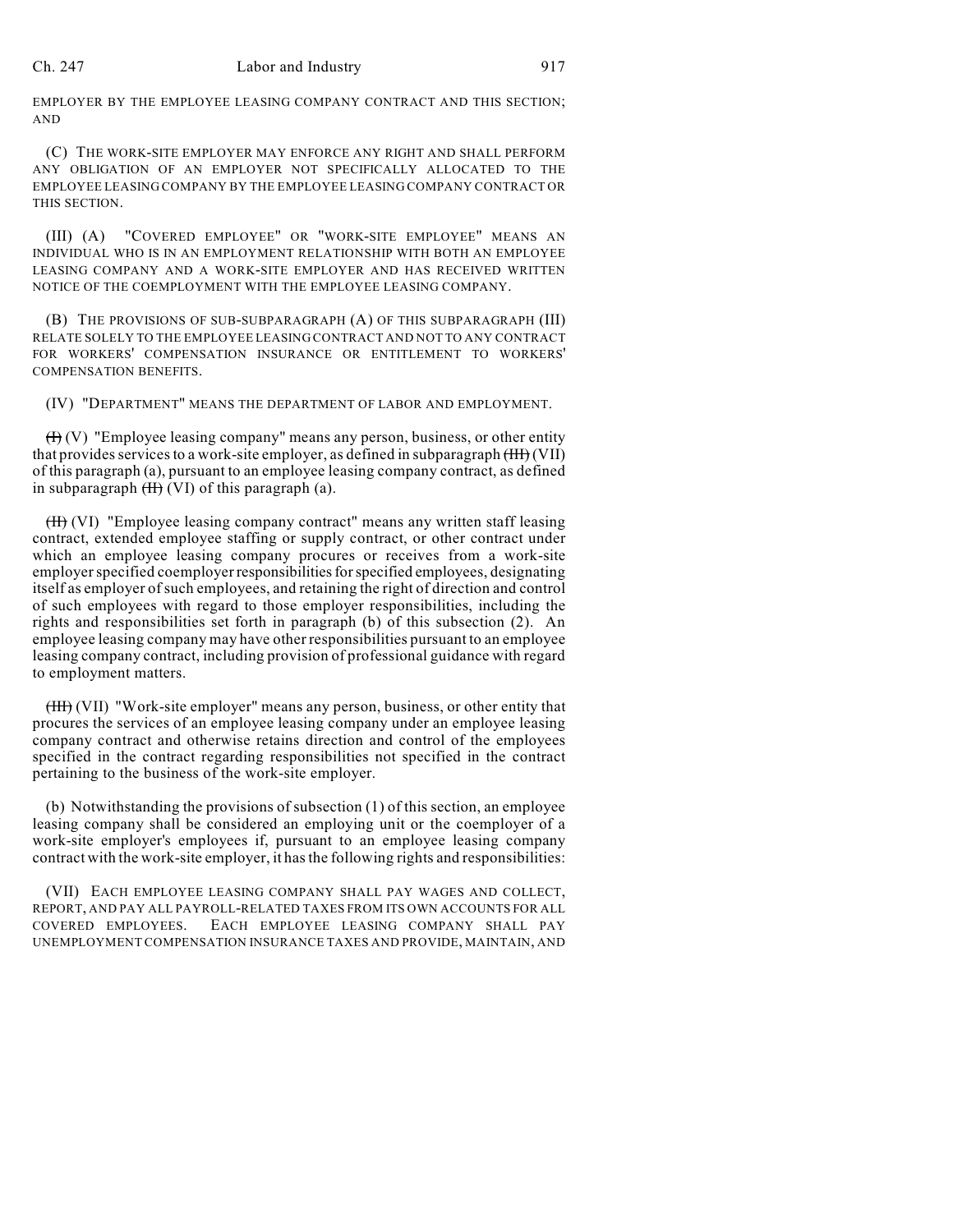SECURE ALL RECORDS AND DOCUMENTS REQUIRED OF WORK-SITE EMPLOYERS UNDER THE UNEMPLOYMENT INSURANCE LAWS OF THIS STATE FOR COVERED EMPLOYEES. FOR UNEMPLOYMENT REPORTING PURPOSES, EACH EMPLOYEE LEASING COMPANY IS THE ONLY EMPLOYING UNIT FOR COVERED EMPLOYEES AND SHALL HAVE the responsibility for unemployment compensation insurance as required of an employer pursuant to the "Colorado Employment Security Act", articles 70 to 82 of this title.

(VIII) An employee leasing company, as the employing unit or coemployer, may aggregate all employees for the purpose of sponsoring and administering workers' compensation plans pursuant to article 44 of this title and fully insured health coverage plans, as defined in section 10-16-102 (22.5), C.R.S., employee pension benefit plans, and provision of benefits pursuant to such plans. As employing units or coemployers, employee leasing companies shall be entitled to sponsor fully insured employer plans and offer employee benefits to the full extent afforded employers by law. A health plan sponsored by an employee leasing company with an aggregate of more than fifty employees shall comply with all the provisions of Colorado law that apply to large employer health plans, including consumer and provider protections, mandated benefits, nondiscrimination and fair marketing rules, preexisting limitations, and other required health plan policy provisions, and the carrier underwriting the plan shall be responsible for assuring compliance with this requirement pursuant to section 10-16-214 (5), C.R.S. Notwithstanding any provision of this section to the contrary, any workers' compensation insurance carrier may issue an insurance policy that insures either the employee leasing company or the work-site employer as the employer pursuant to the "Workers' Compensation Act of Colorado", articles 40 to 47 of this title. ARTICLE 41 OF THIS TITLE SHALL APPLY TO BOTH THE EMPLOYEE LEASING COMPANY AND THE WORK-SITE EMPLOYER, REGARDLESS OF WHETHER THE POLICY IS ISSUED TO THE EMPLOYEE LEASING COMPANY OR THE WORK-SITE EMPLOYER. Notwithstanding any provision of this section to the contrary, any insurance carrier may issue an insurance policy that insures the employee leasing company as the employer pursuant to article 16 of title 10, C.R.S. An insurance carrier that issues an insurance policy to an employee leasing company shall be entitled to rely upon a copy of the certification filed by the employee leasing company with the department of labor and employment under paragraph (e) of this subsection (2), if such certification is currently valid, for the purpose of determining whether the leasing company is an "employer" under Colorado law.

(e) Each employee leasing company shall maintain and have open for inspection by the department of labor and employment a listing of its work-site employers and their collective employees and shall maintain the records and reports as required by the "Colorado Employment Security Act", as described in articles 70 to 82 of this title. Each employee leasing company shall annually certify with an independent opinion of counsel to the department that it is in compliance with the rights and responsibilities set forth in paragraph (b) of this subsection (2) and that it is offering to all clients in its service agreements those items required in paragraph (b) of this subsection (2). THE EXECUTIVE DIRECTOR OF THE DEPARTMENT SHALL PRESCRIBE FORMS AND PROMULGATE RULES TO PROMOTE THE EFFICIENT ADMINISTRATION OF THIS PARAGRAPH (e). The department of labor and employment may require employee leasing companies to submit documentation to show compliance with the provisions of paragraph (b) of this subsection (2) and may conduct any necessary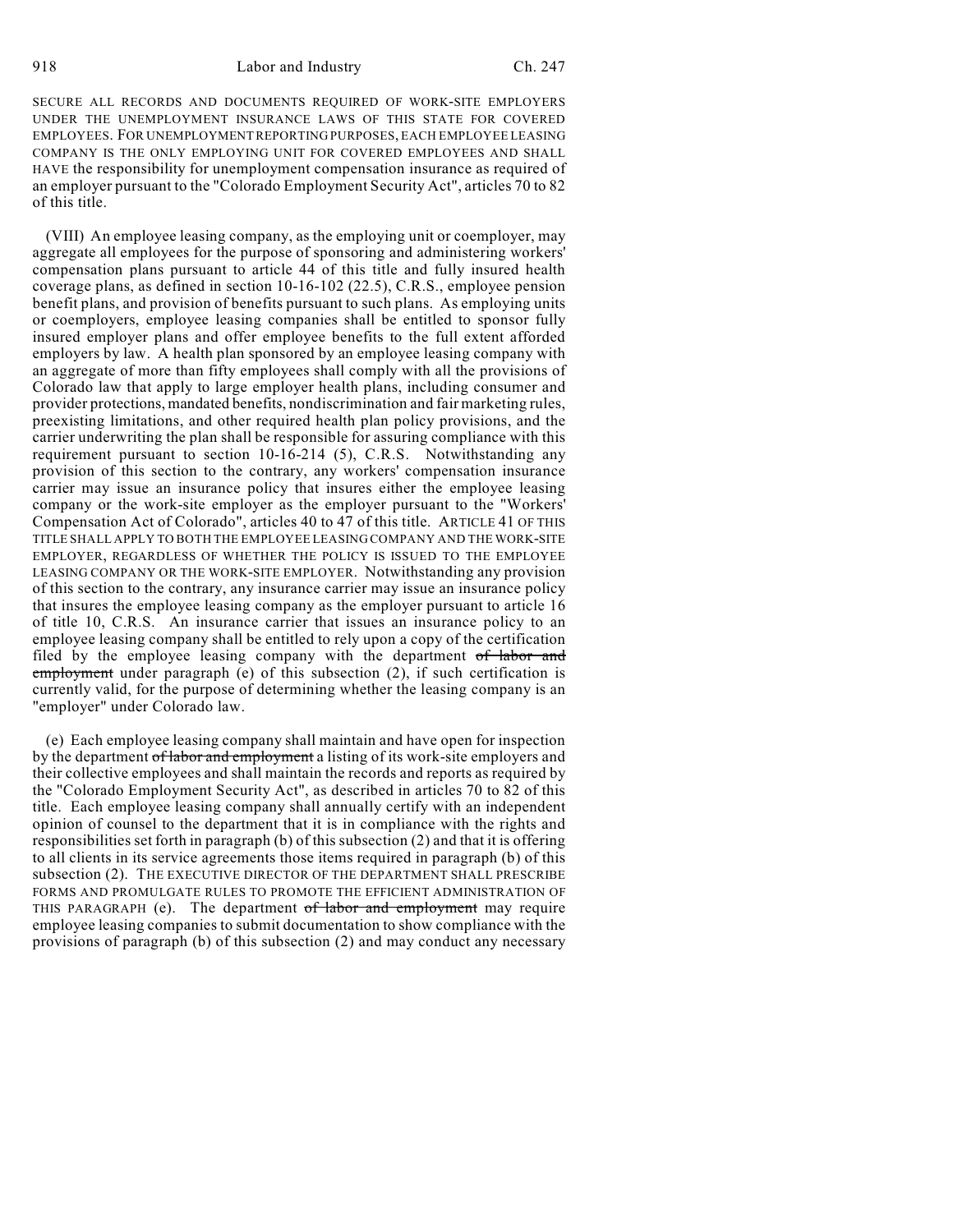review to verify that the employee leasing company is an employing unit or coemployer under this section. EACH EMPLOYEE LEASING COMPANY SHALL FILE AN ANNUAL RENEWAL OF ITS CERTIFICATION ON OR BEFORE JUNE 30 OF EACH YEAR.

(g) (I) EACH EMPLOYEE LEASING COMPANY OPERATING WITHIN THIS STATE AS OF THE EFFECTIVE DATE OF THIS PARAGRAPH (g) SHALL COMPLETE ITS INITIAL CERTIFICATION NOT LATER THAN SIXTY DAYS AFTER THE EFFECTIVE DATE OF THIS PARAGRAPH (g). THE INITIAL CERTIFICATION SHALL BE VALID UNTIL THE END OF THE STATE'S FIRST FISCAL YEAR THAT IS MORE THAN ONE YEAR AFTER THE EFFECTIVE DATE OF THIS PARAGRAPH (g).

(II) AN EMPLOYEE LEASING COMPANY NOT OPERATING WITHIN THIS STATE AS OF THE EFFECTIVE DATE OF THIS PARAGRAPH (g) SHALL COMPLETE ITS INITIAL CERTIFICATION PRIOR TO COMMENCEMENT OF OPERATIONS WITHIN THIS STATE.

(III) EACH EMPLOYEE LEASING COMPANY SHALL ANNUALLY CERTIFY AND PROVIDE EVIDENCE TO THE DEPARTMENT THAT IT MEETS ONE OF THE FOLLOWING CRITERIA TO PROVIDE SECURITIZATION OF UNEMPLOYMENT TAXES:

(A) EXECUTE AND FILE A SURETY BOND OR DEPOSIT WITH THE DIVISION MONEY OR A LETTER OF CREDIT EQUIVALENT TO FIFTY PERCENT OF THE AVERAGE ANNUAL AMOUNT OF UNEMPLOYMENT TAX ASSESSED WITHIN THE PREVIOUS CALENDAR YEAR. FOR A NEW EMPLOYEE LEASING COMPANY, THE INITIAL BOND AMOUNT WILL BE THE STANDARD TAX RATE MULTIPLIED BY FIFTY PERCENT OF THE ESTIMATED PROJECTED TAXABLE PAYROLL FOR THE CURRENT CALENDAR YEAR AS ESTIMATED BY THE EMPLOYEE LEASING COMPANY.

(B) PROVIDE THE MOST RECENT INDEPENDENTLY AUDITED FINANCIAL STATEMENT PREPARED BY A CERTIFIED PUBLIC ACCOUNTANT PURSUANT TO GENERALLY ACCEPTED ACCOUNTING PRINCIPLES, WHICH STATEMENT MAY NOT BE OLDER THAN THIRTEEN MONTHS. THE AUDIT SHALL ALSO INCLUDE ITEMS THAT DEMONSTRATE AN ACCOUNTING WORKING CAPITAL OF NOT LESS THAN ONE HUNDRED THOUSAND DOLLARS. FOR THE PURPOSES OF THIS SUB-SUBPARAGRAPH (B), "WORKING CAPITAL" OF AN EMPLOYEE LEASING COMPANY MEANS THE EMPLOYEE LEASING COMPANY'S CURRENT ASSETS MINUS THE EMPLOYEE LEASING COMPANY'S CURRENT LIABILITIES AS DETERMINED BY GENERALLY ACCEPTED ACCOUNTING PRINCIPLES.

(C) PROVIDE SUFFICIENT EVIDENCE ON AN ANNUAL BASIS THAT IT HAS BEEN ACCREDITED BY A BONDED, INDEPENDENT, AND QUALIFIED ASSURANCE ORGANIZATION APPROVED BY THE DIRECTOR OF THE DIVISION THAT PROVIDES SATISFACTORY ASSURANCE OF COMPLIANCE ACCEPTABLE TO THE DEPARTMENT.

(IV) THE DEPARTMENT MAY, AT ITS DISCRETION, REDUCE OR WAIVE THE BONDING, MONEY, OR LETTER OF CREDIT REQUIREMENTS IN SUB-SUBPARAGRAPH (A) OF SUBPARAGRAPH (III) OF THIS PARAGRAPH (g). THIS WAIVER OR REDUCTION MAY BE REVIEWED AT ANY TIME, AND IN THE DEPARTMENT'S DISCRETION, IT MAY REQUIRE THE EMPLOYEE LEASING COMPANY TO RESUME COMPLIANCE WITH SUB-SUBPARAGRAPH (A) OF SUBPARAGRAPH (III) OF THIS PARAGRAPH (g) OR PROVIDE EVIDENCE OF COMPLIANCE WITH SUB-SUBPARAGRAPH (B) OR (C) OF SUBPARAGRAPH (III) OF THIS PARAGRAPH (g) IMMEDIATELY.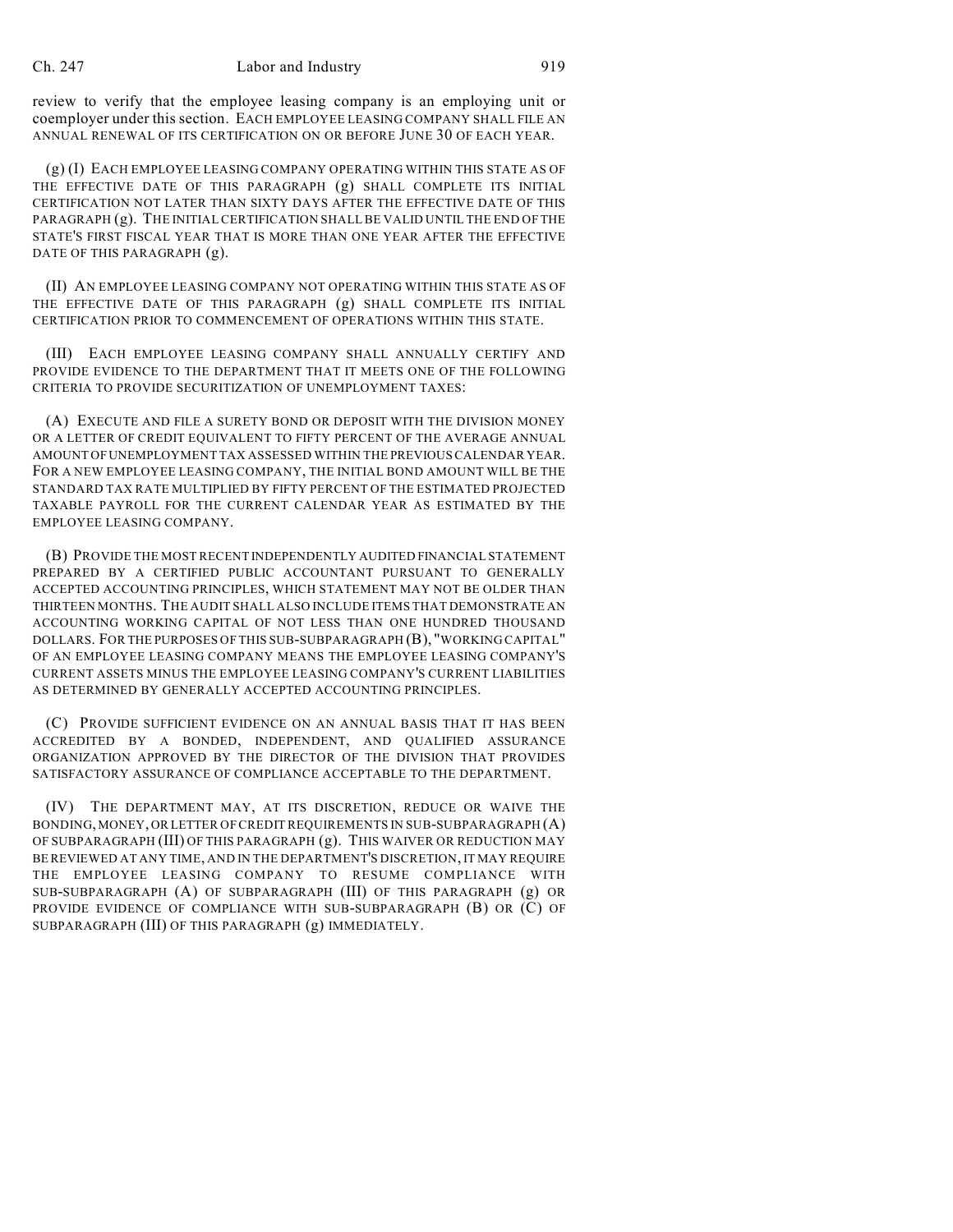920 Labor and Industry Ch. 247

(V) AN EMPLOYEE LEASING COMPANY SHALL, WITHIN FIFTEEN DAYS FOLLOWING ANY DEDUCTION FROM A MONEY DEPOSIT OR SALE OF DEPOSITED SECURITIES UNDER THE PROVISIONS OF SUB-SUBPARAGRAPH (A) OF SUBPARAGRAPH (III) OF THIS PARAGRAPH (g), DEPOSIT SUFFICIENT ADDITIONAL MONEYS OR SECURITIES TO MAKE WHOLE THE EMPLOYEE LEASING COMPANY'S DEPOSIT AT THE PRIOR LEVEL. ANY CASH REMAINING FROM THE DEPARTMENT'S SALE OF SUCH SECURITIES SHALL BE A PART OF THE EMPLOYEE LEASING COMPANY'S ESCROW ACCOUNT. THE DEPARTMENT MAY, AT ANY TIME, REVIEW THE ADEQUACY OF THE DEPOSIT MADE BY ANY EMPLOYEE LEASING COMPANY. IF, AS A RESULT OF SUCH REVIEW, THE DEPARTMENT DETERMINES THAT AN ADJUSTMENT IS NECESSARY, IT SHALL REQUIRE THE EMPLOYEE LEASING COMPANY TO MAKE AN ADDITIONAL DEPOSIT WITHIN THIRTY DAYS AFTER RECEIPT OF WRITTEN NOTICE OF THE DEPARTMENT'S DETERMINATION OR SHALL RETURN TO THE EMPLOYEE LEASING COMPANY SUCH PORTION OF THE DEPOSIT AS THE DEPARTMENT NO LONGER CONSIDERS NECESSARY, WHICHEVER ACTION IS APPROPRIATE.

(VI) UPON FILING AN ANNUAL CERTIFICATION UNDER THIS SECTION, AN EMPLOYEE LEASING COMPANY SHALL PAY A FEE, AS DETERMINED BY RULE OF THE DEPARTMENT, NOT TO EXCEED FIVE HUNDRED DOLLARS. FEES COLLECTED PURSUANT TO THIS SECTION SHALL BE TRANSMITTED TO THE STATE TREASURER, WHO SHALL CREDIT THE SAME TO THE EMPLOYEE LEASING COMPANY CERTIFICATION FUND, REFERRED TO IN THIS SECTION AS THE "FUND", WHICH IS HEREBY CREATED IN THE STATE TREASURY. MONEYS IN THE FUND SHALL BE SUBJECT TO ANNUAL APPROPRIATION BY THE GENERAL ASSEMBLY FOR IMPLEMENTATION OF THIS SECTION. THE MONEYS IN THE FUND AND INTEREST EARNED ON THE MONEYS IN THE FUND SHALL NOT REVERT TO THE GENERAL FUND OR BE TRANSFERRED TO ANY OTHER FUND AND SHALL BE EXEMPT FROM SECTION 24-75-402, C.R.S. NO FEE CHARGED PURSUANT TO THIS SECTION SHALL EXCEED THE AMOUNT REASONABLY NECESSARY FOR THE ADMINISTRATION OF THIS SECTION.

(VII) THE DEPARTMENT SHALL MAINTAIN A LIST OF EMPLOYEE LEASING COMPANIES THAT SUBMIT CERTIFICATIONS REQUIRED UNDER PARAGRAPH (e) OF THIS SUBSECTION (2) THAT IS READILY AVAILABLE TO THE PUBLIC BY ELECTRONIC OR OTHER MEANS.

(VIII) ALL RECORDS, REPORTS, AND OTHER INFORMATION OBTAINED FROM AN EMPLOYEE LEASING COMPANY UNDER THIS SECTION, EXCEPT TO THE EXTENT NECESSARY FOR THE PROPER ADMINISTRATION OF THIS SECTION BY THE DEPARTMENT, SHALL BE HELD CONFIDENTIAL AND SHALL NOT BE PUBLISHED OR OPEN TO PUBLIC INSPECTION OTHER THAN TO PUBLIC EMPLOYEES IN THE PERFORMANCE OF THEIR PUBLIC DUTIES, PURSUANT TO PROVISIONS GOVERNING RECORDS AND REPORTS IN THIS TITLE.

**SECTION 2.** 80-70-114, Colorado Revised Statutes, is amended BY THE ADDITION OF THE FOLLOWING NEW SUBSECTIONS to read:

**8-70-114. Employing unit - definitions - rules - employee leasing company certification fund.** (7) **Employment arrangements.** NOTHING IN THIS SECTION OR IN ANY EMPLOYEE LEASING COMPANY CONTRACT SHALL:

(a) DIMINISH, ABOLISH, OR REMOVE RIGHTS OF COVERED EMPLOYEES OF A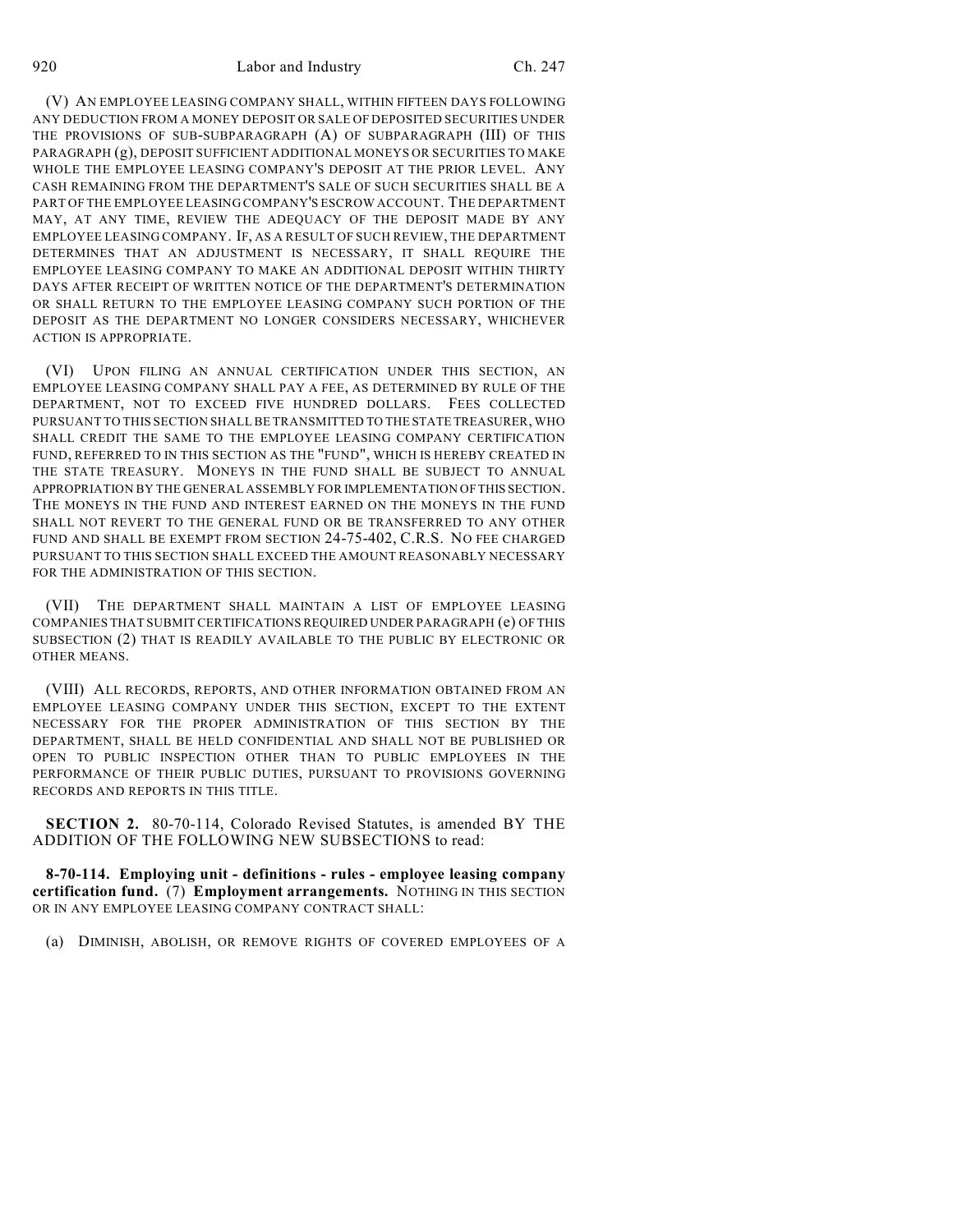## Ch. 247 Labor and Industry 921

WORK-SITE EMPLOYER OR OBLIGATIONS OF SUCH WORK-SITE EMPLOYER TO A COVERED EMPLOYEE EXISTING PRIOR TO THE EFFECTIVE DATE OF THE EMPLOYEE LEASING COMPANY CONTRACT;

(b) AFFECT, MODIFY, OR AMEND ANY CONTRACTUAL RELATIONSHIP OR RESTRICTIVE COVENANT BETWEEN A COVERED EMPLOYEE AND ANY WORK-SITE EMPLOYER IN EFFECT AT THE TIME AN EMPLOYEE LEASING COMPANY CONTRACT BECOMES EFFECTIVE. NOR SHALL IT PROHIBIT OR AMEND ANY CONTRACTUAL RELATIONSHIP OR RESTRICTIVE COVENANT THAT IS ENTERED INTO SUBSEQUENTLY BETWEEN A WORK-SITE EMPLOYER AND A COVERED EMPLOYEE. AN EMPLOYEE LEASING COMPANY SHALL HAVE NO RESPONSIBILITY OR LIABILITY IN CONNECTION WITH, OR ARISING OUT OF, ANY SUCH EXISTING OR NEW CONTRACTUAL RELATIONSHIP OR RESTRICTIVE COVENANT UNLESS THE EMPLOYEE LEASING COMPANY HAS SPECIFICALLY AGREED OTHERWISE IN WRITING.

(c) CREATE ANY NEW OR ADDITIONAL ENFORCEABLE RIGHT OF A COVERED EMPLOYEE AGAINST AN EMPLOYEE LEASING COMPANY THAT IS NOT SPECIFICALLY PROVIDED BY THE EMPLOYEE LEASING COMPANY CONTRACT OR THIS SECTION.

(8) **Prohibited acts and enforcement.** (a) A PERSON SHALL NOT OFFER OR PROVIDE EMPLOYEE LEASING COMPANY SERVICES OR USE THE NAMES EMPLOYEE LEASING COMPANY, PROFESSIONAL EMPLOYER ORGANIZATION,PEO, STAFF LEASING, EMPLOYEE LEASING, ADMINISTRATIVE EMPLOYER, OR OTHER TITLE REPRESENTING EMPLOYEE LEASING SERVICES WITHOUT FIRST OBTAINING CERTIFICATION FROM THE DEPARTMENT UNDER THIS SECTION.

(b) A PERSON SHALL NOT KNOWINGLY PROVIDE FALSE OR FRAUDULENT INFORMATION TO THE DEPARTMENT IN CONJUNCTION WITH ANY CERTIFICATIONS OR IN ANY REPORT REQUIRED UNDER THIS SECTION.

(c) THE EXECUTIVE DIRECTOR OF THE DEPARTMENT MAY TAKE DISCIPLINARY ACTION AGAINST AN EMPLOYEE LEASING COMPANY FOR A VIOLATION OF PARAGRAPH (a) OR (b) OF THIS SUBSECTION (8), FOR THE CONVICTION IN A COURT OF LAW FOR A CRIME ARISING FROM THE OPERATION OF AN EMPLOYEE LEASING COMPANY RELATING TO FRAUD OR DECEIT OR THE ABILITY OF THE EMPLOYEE LEASING COMPANY TO OPERATE AS SUCH, FOR KNOWINGLY MAKING A MATERIAL MISREPRESENTATION TO THE DEPARTMENT OR OTHER GOVERNMENTAL AGENCY, OR FOR A WILLFUL VIOLATION OF THIS SECTION OR ANY ORDER OR RULE ISSUED BY THE DEPARTMENT UNDER THIS SECTION.

(d) UPON FINDING, AFTER NOTICE AND OPPORTUNITY FOR HEARING, THAT AN EMPLOYEE LEASING COMPANY HAS VIOLATED ONE OR MORE PROVISIONS OF THIS SECTION, THE DIRECTOR OF THE DIVISION MAY:

(I) PLACE THE CERTIFIED EMPLOYEE LEASING COMPANY ON PROBATION FOR A PERIOD AND SUBJECT TO CONDITIONS THAT THE DIRECTOR OF THE DIVISION SPECIFIES;

(II) IMPOSE AN ADMINISTRATIVE PENALTY IN AN AMOUNT NOT TO EXCEED ONE THOUSAND DOLLARS FOR EACH MATERIAL VIOLATION; AND